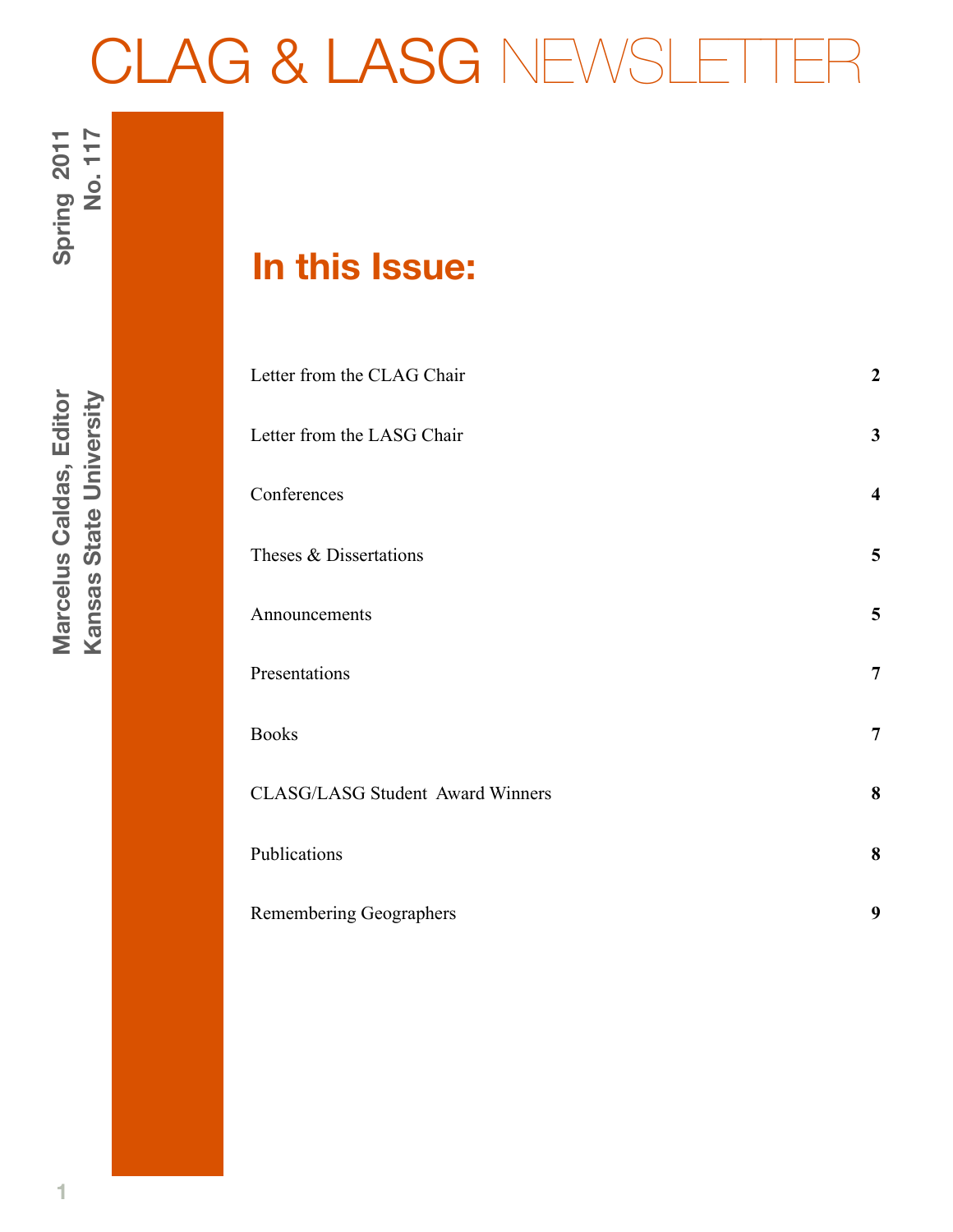# **Letter from the CLAG Chair**

Fellow CLAG Members,

It was good to see so many of you at the Annual Business Meeting in Seattle during the AAG conference. There has also been a lot going on with CLAG since our last Newsletter came out.

Jim Biles is working hard to get the CLAG Meeting organized for Mérida, Mexico, in January. We are expecting quite a turn out for the meeting, and Jim has already worked with several CLAG members to set up some great field trips.

Another item that was brought up in the Board Members Meeting in Seattle, was to have a CLAG page on Facebook. That is currently set up, so if you have a Facebook account you can do a search for "Conference of Latin Americanist Geographers" and find CLAG's page. Please use this resource as a supplement to CLAGnet, our official means of communicating with members. Feel free to post pertinent items to the CLAG Facebook page.

David Robinson organized a great session in Seattle for CLAG's research session, and it focused on some of the fantastic, groundbreaking research on the *terra preta*, or dark earth soils of the Amazon. Much of this research is contributing to a new understanding of the Pre-Columbian history of this region.

CLAG's own *Journal of Latin American Geography* (JLAG) is coming out with a special issue in 2012 on "Negotiating Spanish American Landscapes" that should be an excellent issue and bring a lot of attention to JLAG outside of the geographic community. CLAG's budget has been doing quite well, largely from payments from Project Muse for people downloading JLAG articles. You can build your own digital copy of JLAG, and soon the old CLAG Yearbooks, by downloading the files from Project Muse.

The Executive Committee is already trying to line up speakers for another CLAG Research Session during the New York AAG Meeting in February 2012. The deadline for abstracts is late September, because the meeting is much earlier than normal for the AAG, so if you have any suggestions for a topic for the session, please email me and I will pass your idea on to the other Executive Committee members.

I have too many things going on this summer to make it to Latin America, so I am quite envious of all of you are doing field work in the region. As you are working on your research results, please keep CLAG's own *Journal of Latin American Geography* in mind as an outlet for your research.

I hope to see you in Mérida in January!

Sincerely Taylor E. Mack Chair, Conference of Latin Americanist Geographers Louisiana Tech University, Ruston, Louisiana, USA [tmack@latech.edu](mailto:tmack@latech.edu)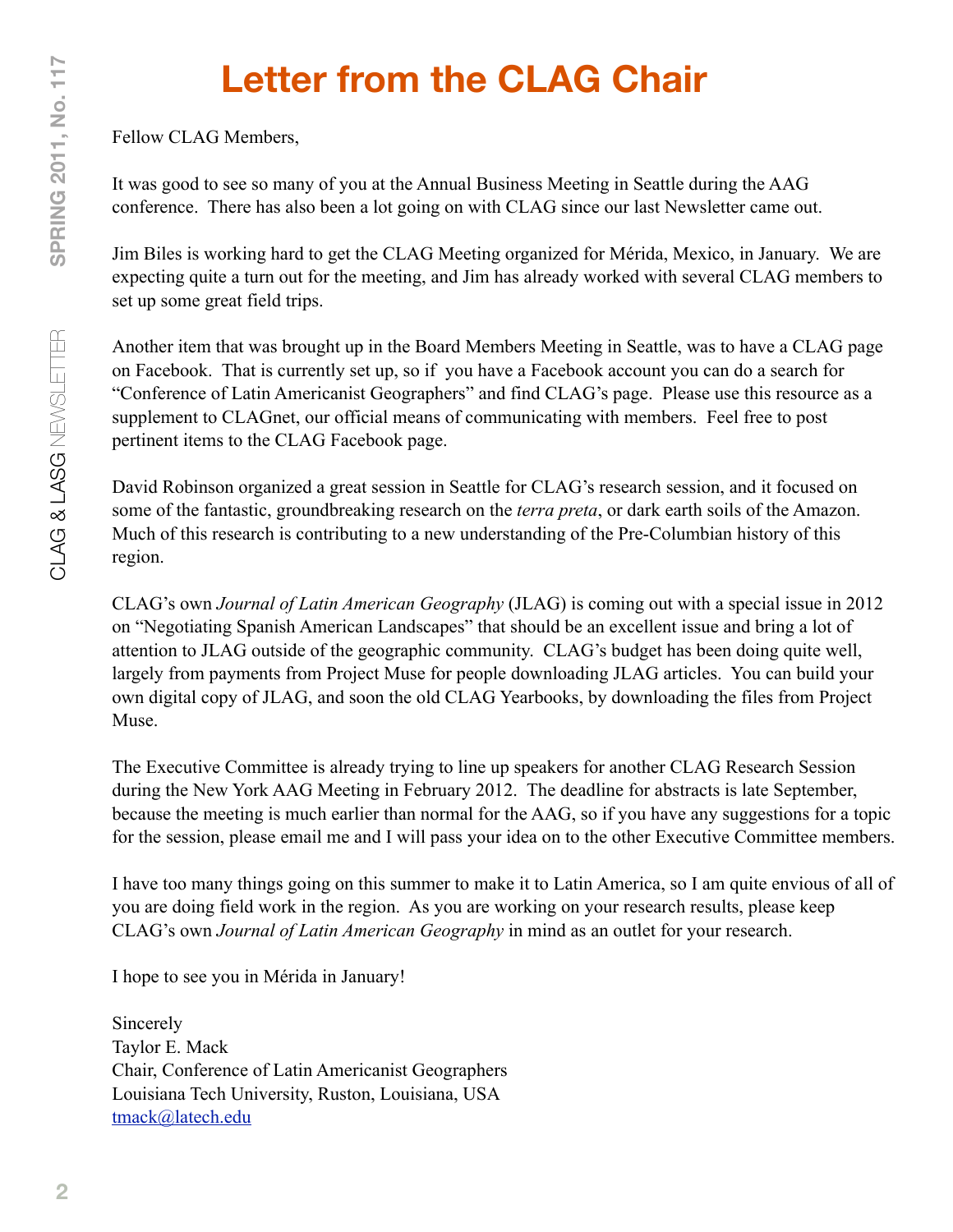# **Letter from the LASG Chair**

The recently concluded Seattle AAG Meeting was a welcome opportunity to once again appreciate the wide array of research in which we are collectively engaged. Though the LASG sponsored or cosponsored fewer sessions than last year, Latin American topics were well represented throughout the conference, and the informal discussions with colleagues old and new were, as always, engaging and enlightening.

This year's meeting also marked the end of Claudia Radel's term as Secretary-Treasurer. Her contributions over the last two years have been invaluable, and on behalf of the LASG, mil gracias to Claudia for her service. Assuming the duties of Secretary-Treasurer for 2011-2013 will be Steven Rainey (McNeese State University), who was elected at our Seattle business meeting.

As I have frequently mentioned, I believe one of our greatest strengths as a specialty group is the level of support we provide for our student members, and I am delighted that our awards are helping develop the next generation of Latin Americanist scholars. In 2011 we once again recognized student research efforts in the form of a LASG Best Paper Award and our LASG Field Study Awards. Congratulations to Peter Richards (Ph.D. level, Michigan State University), who received the Best Paper Award for his paper "Fuel to the Fire: On how currency fluctuations generated the South American soy boom." Additional congratulations to the two recipients of LASG Field Study Awards, Gary Schnakenberg (Ph. D. level, Michigan State University) for his fieldwork in Jamaica, and Laurel Bellante (Master's level, University of Arizona) for her research in Chiapas.

Of course, such recognition comes only through the service of regular members. Many thanks this year to the LASG Student Paper Award Committee (David Salisbury, Sarah Blue, Ellen Hansen, and Joe Scarpaci) and the LASG Field Study Travel Award Committee (Matthew Taylor, Kristen Conway-Gómez, Matt Fry, Nancy Pullen, and Margaret Wilder); your commitment and service is greatly appreciated by all!

As those of you who attended the Seattle meeting can attest, spring weather is often fickle in the Pacific Northwest; here in the rain shadow of the Cascades, the warm season is finally beginning. With summer right around the corner, or already underway for many of you, I wish you all a safe and productive season of travels and research!

Saludos a todos,

Craig S. Revels Central Washington University LASG Chair, 2010-2012

#### **DON'T FORGET TO CHECK OUT!!!**

#### **LASG has a new home on the web: aaa.usu.edu/lasg.**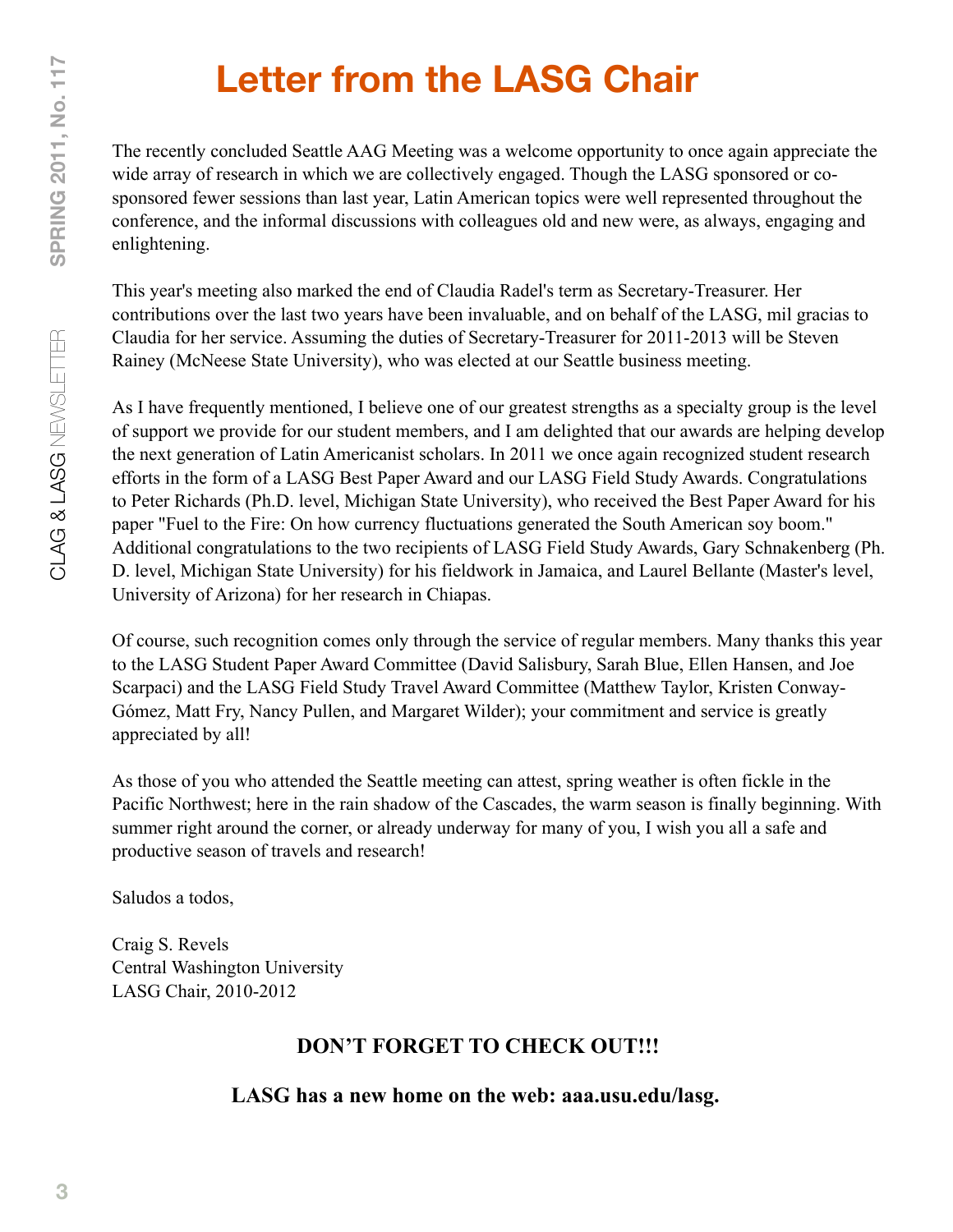### **Conferences**

‣ Conference of Lain American Geographers (CLAG 2012)

Following the successful meeting in Bogotá last May, the Conference of Latin Americanist Geographers will convene for the 31st time from January 11-13, 2012 in Mérida, Mexico. Although Mérida has grown significantly since CLAG last met there in 1986, the city still retains much of its colonial charm. In terms of travel costs, Mérida is a relatively inexpensive destination in terms of transportation, lodging and food. The city is easily accessible by air (through Houston) and cheap flights can be found from most large U.S. cities to Cancún, which is a 3.5 hour bus-ride from Mérida.

The meeting will be hosted by the Universidad Autónoma de Yucatán (UADY) and cultural events are scheduled for the Centro Cultural Olimpo and Museo de Arte Contemporáneo, both in Mérida's main plaza. Several field trips also have been planned before and after the meeting. For details and more information regarding registration, organized sessions, and submission of abstracts, please consult the conference website at [http://www.clag2012.org.](http://www.clag2012.org/) You can also contact Jim Biles, who is organizing the meeting, at [jbiles@ccny.cuny.edu.](mailto:jbiles@ccny.cuny.edu)

‣III Congreso de Geografía de las Universidades Públicas

Universidad Nacional del Litoral, Facultad de Humanidades y Ciencias, Santa Fe, Argentine, 12 al 15 de octubre de 2011. El congreso tiene como propósito fortalecer las acciones de intercambio entre los Departamentos de Geografía de las Universidades Públicas de Argentina, propiciando el espacio necesario para el trabajo conjunto en investigación, experiencias académicas y reflexiones disciplinares.

‣ Congreso de Estudios Mayas

El Comité Organizador del IX Congreso de Estudios Mayas "Oxlajuj B'aqtun: Cambio de ciclo y sus desafíos", extiende una cordial invitación a las distintas organizaciones académicas, sociales y políticas, y personas individuales para que participen en las diferentes mesas temáticas. El Congreso se realizará los días 3, 4 y 5 de agosto de 2011, en el Campus Central de la Universidad Rafael Landívar.

‣ International Geographic Union (UGI 2011)

Regional Geographic Conference from 14 to 18 November, Escuela Militar, Santiago, Chile. The local committee informs the authors of submissions that the results of the review of the abstracts for papers and posters are now available. Entering the on-line submissions system as author, the current status of your submission can be seen, and the letter of acceptance can be downloaded if needed. Santiago - Chile

‣ 54º ICA- Congreso Internacional de Americanistas

Location: Viena, Austria, 15 to 20 de julio de 2012. Área temática: Economía/Economics 599 - Dinámica económica y espacial de las metrópolis latinoamericanas Coordinador: Sandra Lencioni Universidade de São Paulo São Paulo - SP Brazil / Brasilien Co-Coordinador: Sonia Vidal-Koppmann Universidad de Buenos Aires - CONICET, Buenos Aires, Argentina / Argentinien. More information:<http://ica2012.univie.ac.at/es/inicio/>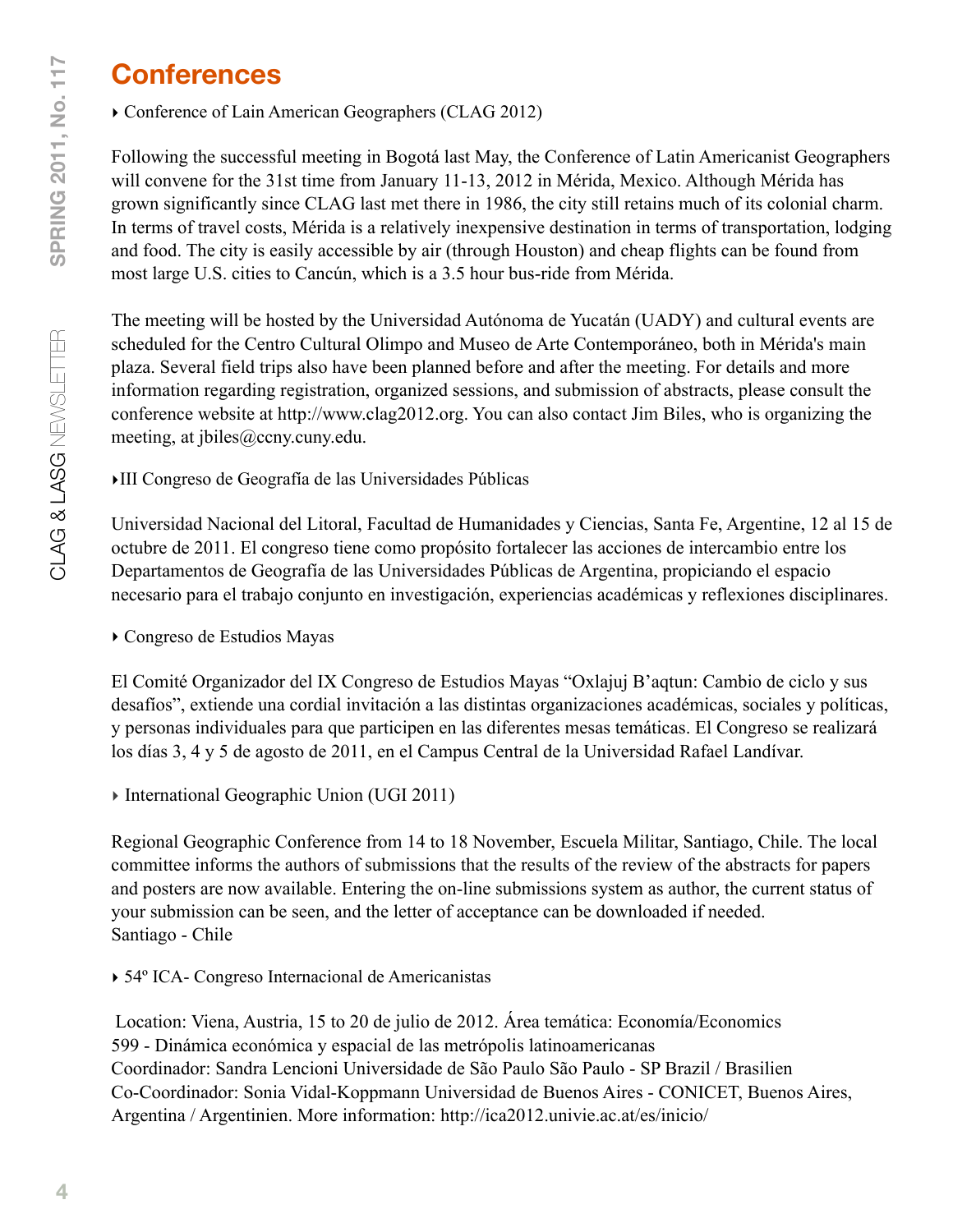### **Theses & Dissertations**

‣ Andrea Hall, May of 2010. "(Eco)tourism in the karst landscape of Puerto Rico." M.S. in Geography, University of Wisconsin, Milwaukee. Advisor Michael J. Day. She will start a doctoral program at the University of South Florida.

‣Alexandra Pedersen, April 2011. "Amplifying the Voices of Development: Insights from Indigenous Maya Leaders in Quiché, Guatemala." MA International Studies, University of Northern British Columbia (UNBC). Supervisor: Dr. Catherine Nolin

‣ Nathan Einbinder, August 2010. "Dams, Displacement, and Perceptions of Development: A Case Study from Río Negro, Guatemala." MA Natural Resources and Environmental Studies (Geography) graduate program, University of Northern British Columbia (UNBC). Adviser Dr. Catherine Nolin.

‣Elizabeth Shapiro received her doctorate from the Department of Environmental Science, Policy and Management at the University of California, Berkeley in August, 2010. She will start her new job as Assistant Professor in the Nicholas School of the Environment at Duke University.

‣ Ivan J Ramirez, Ph.D. from Michigan State in 2011. He will be visiting Assistant Professor of Environmental Studies, Division of Natural Sciences, New College of Florida, Sarasota. He will be the first geographer to be hired at this college. Adviser: Sue C. Grady

#### **Announcements**

‣ The CLAG board election results. The new board members are:

| Regular members:                     |                                           |
|--------------------------------------|-------------------------------------------|
| Sarah Blue                           | (Northern Illinois University)            |
| <b>Matthew Fry</b>                   | (University of North Texas)               |
| David Salisbury                      | (University of Richmond)                  |
| Joseph Scarpaci                      | (Havana Consulting Group)                 |
| Jorn Seemann                         | (Universidade Regional do Cariri, Brazil) |
| Jeffrey Smith                        | (Kansas State University)                 |
| Student member:                      |                                           |
| Rebecca Clouser (Indiana University) |                                           |
| Period in office:                    | July 1, 2011 - June 30, 2014              |

‣ David Robinson has agreed to serve another term as Executive Director. David has done a great job in promoting CLAG and JLAG, and we are really happy to have him for another term.

‣ KANSAS, MANHATTAN 66506-2904. The Department of Geography at Kansas State University invites applicants for a TERM INSTRUCTOR POSITION at 0.4 FTE beginning 7 August 2011. The appointment period is one academic year. Ph.D. in geography preferred, ABD in geography considered. Contact: Professor Chuck Martin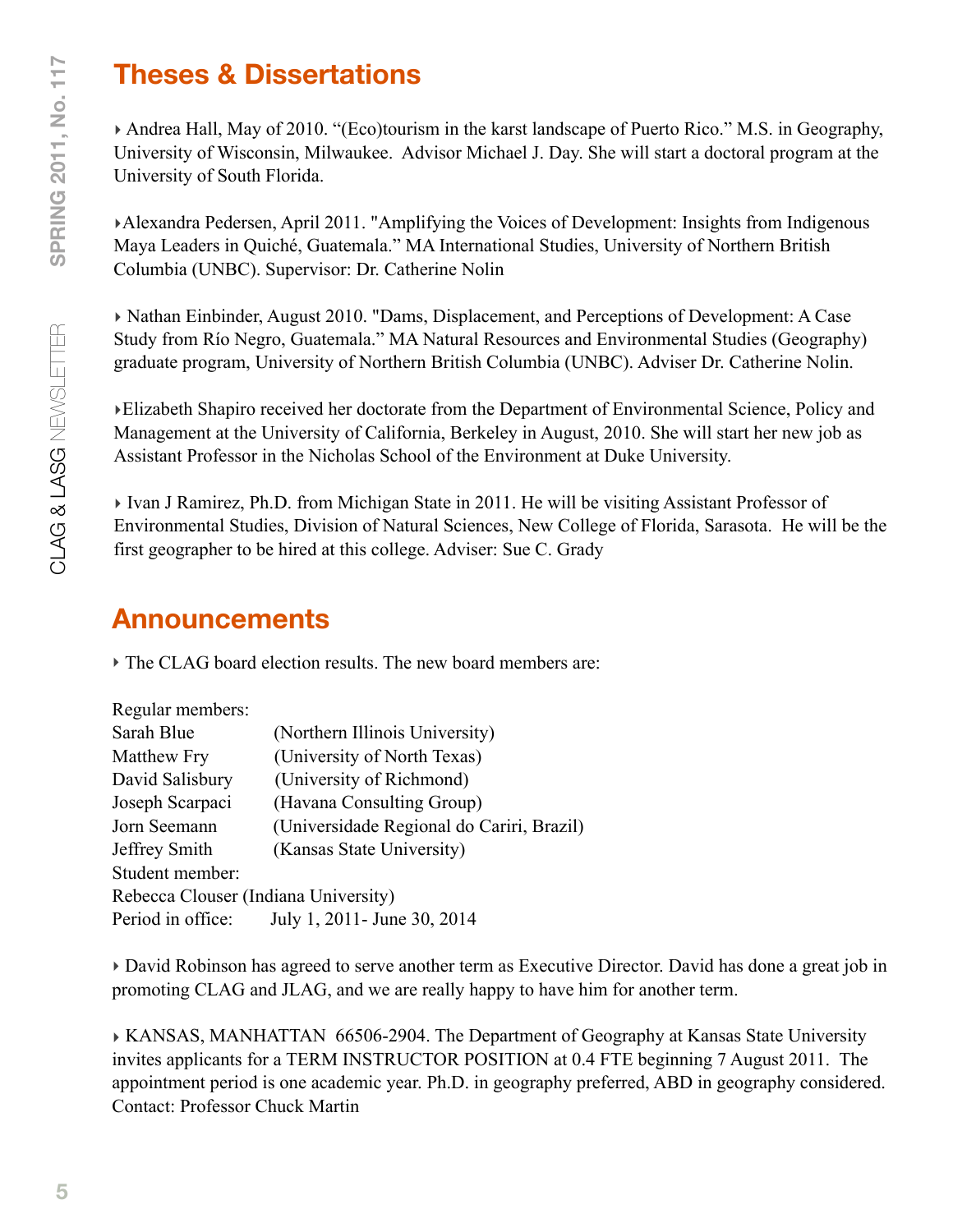‣ At the CLAG Business Meeting in Seattle, the Board of Directors voted that CLAG should start a page on Facebook. With the help of Andres Guhl, Vice-Chair of CLAG and Taylor Mack, CLAG has a Facebook page. If you have a Facebook account, do a search for Conference of Latin Americanist Geographers and you should find it. But remember: CLAG members are not required to get a Facebook account. CLAGnet, our email listserv, and the CLAG website [\(http://sites.maxwell.syr.edu/](http://sites.maxwell.syr.edu/clag/clag.htm) [clag/clag.htm\)](http://sites.maxwell.syr.edu/clag/clag.htm) are still the official means of communicating with CLAG's membership. The CLAG Facebook page is an addition to and will supplement CLAGnet and our website.

‣ James Biles will be stepping down as Asst Dean in the Division of Social Sciences at CUNY-City College to take over as Director of the International Studies Program this Fall. He recently received a three-year grant from the National Science Foundation to research the livelihood implications of the reconfiguration of global agrifood production and distribution systems in the case of Yucatán, Mexico.

‣ Chris Gaffney from the Universidade Federal Fluminense in Niteroi, Rio de Janeiro has recently been awarded a two-year grant to study the urban and social impacts related to the installation of the four Bus Rapid Transit lines being installed for the 2016 Olympic Games. Also, he is the national research coordinator for a project at IPPUR/UFRJ investigating the socio-spatial effects of the 12 World Cup stadium and infrastructure projects.

‣ Laurel Bellante, a student in Latin American Studies at the University of Arizona, was recently awarded the following funding in support of her Master's fieldwork on Emerging Alternative Food Networks in Chiapas, Mexico: LASG Field Study Award; Foreign Language and Areas Studies Fellowship to study Tsotsil (summer 2011); Summer Field Tinker Grant; and SBSRI Pre-Doc Graduate Research Grant.

‣ Pamela Sertzen was awarded a Graduate Research Fellowship from the National Science Foundation for a project tentatively titled "Experiencing violence: children's geographies of the everyday in the urban space of the Brazilian favela." In addition, she received grants from the Tinker Foundation through the Lozano Long Institute of Latin American Studies at the University of Texas at Austin and other internal departments at UT-Austin. She is a first-year MA candidate in the Department of Geography and the Environment at the University of Texas at Austin and her advisor is Dr. Rebecca Torres.

‣ Emma Gaalaas Mullaney received support for 11 months of fieldwork to study the diverse maize ecology and critical practices of landrace cultivation in the central highland region of Mexico. In addition , she received from the Yale's Council on Latin American and Iberian Studies (CLAIS), in partnership with the Center for Latin American Studies at Vanderbilt University and IDIEZ (the Instituto de Docencia e Investigación Etnológica de Zacatecas, Mexico) the opportunity to study Classical and Modern Nahuatl in the Vanderbilt campus in Nashville, Tennessee June 20 to July 29, 2011.

‣ Dan Klooster and Alejandro Mercado Celis. Hacia una red de producción sostenible en Oaxaca. Simposio Internacional: Integrando Conocimientos para el Uso y Conservacion de los Bosques Comunitarios de la Sierra Norte de Oaxaca, México. 29 y 30 de abril, 2011. CIIDIR – Oaxaca, Instituto Politécnico Nacional y Florida International University. Oaxaca, Mexico.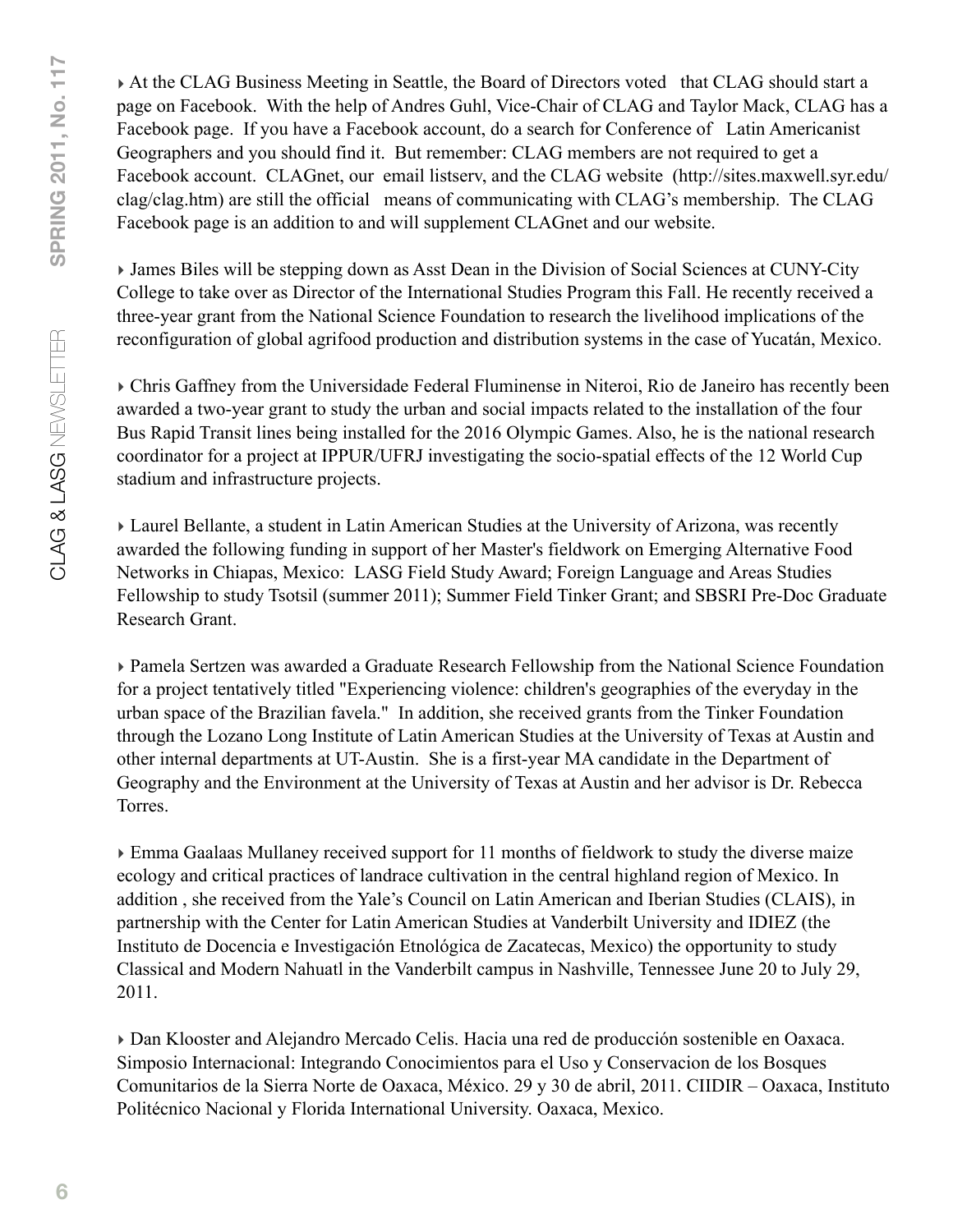### **Announcements** *Continued...*

‣ The King's Brazil Institute is pleased to announce the launch of its new PhD program and two new PhD studentships, both available from September 2011. The Brazil Institute offers students a unique and exciting environment for the in-depth study of Brazil, and access to academic expertise across a range of disciplines, especially in the fields of: Culture, Cultural Representation and Social Change; Economic Development, Energy and Environment; Governance and Citizenship; International Relations; Law, Justice and Human Rights; Public Health and Social Policy; Urban Studies. Supervision may be provided from within the Institute or jointly with other staff of the College. PhD students will have the opportunity to study Brazil in regional and global context by drawing upon the expertise of specialists in Latin America and other emerging powers, including China and India. More information can be obtained at [www.kcl.ac.uk/brazilinstitute.](http://www.kcl.ac.uk/brazilinstitute)

‣ Richard Hunter (Ph.D. Louisiana State University, 2009) has accepted a tenure-track position in the Geography Department at SUNY-Cortland to begin August 2011.

‣ Sarah Blue will begin a position as Assistant Professor of Geography at Texas State University in the Fall of 2011.

# **Presentations**

‣ Dan Klooster, Professor and Director Latin American Studies Program, University of Redlands was invited to give a talk in a simposium at a Mexican university, via a USAID-TIES grant.

‣ Salisbury, D. S. 2011. "Modeling the Impacts of Transboundary Roads in the Amazon: Transboundary Infrastructure and National Security." Presentation for United States National Section of the Pan American Institute of Geography and History Annual Meeting, March 11, Miami, FL.

# **Books**

‣ *Temples of the Earthbound Gods* (UTexas Press, 2008) is being translated into Portuguese by Editora 7 Letras. Author: Chris Gaffney from the Universidade Federal Fluminense in Niteroi, Rio de Janeiro.

‣ *Latin America: An Autobiographical Sketch by a Career Geographer*. The book is a series of narratives presents true accounts by an academic geographer as he traveled, taught and conducted research in the rich and fascinating cultural area commonly known as Latin America. Author: Bob Thomas. You can find the book at: edupublisher.com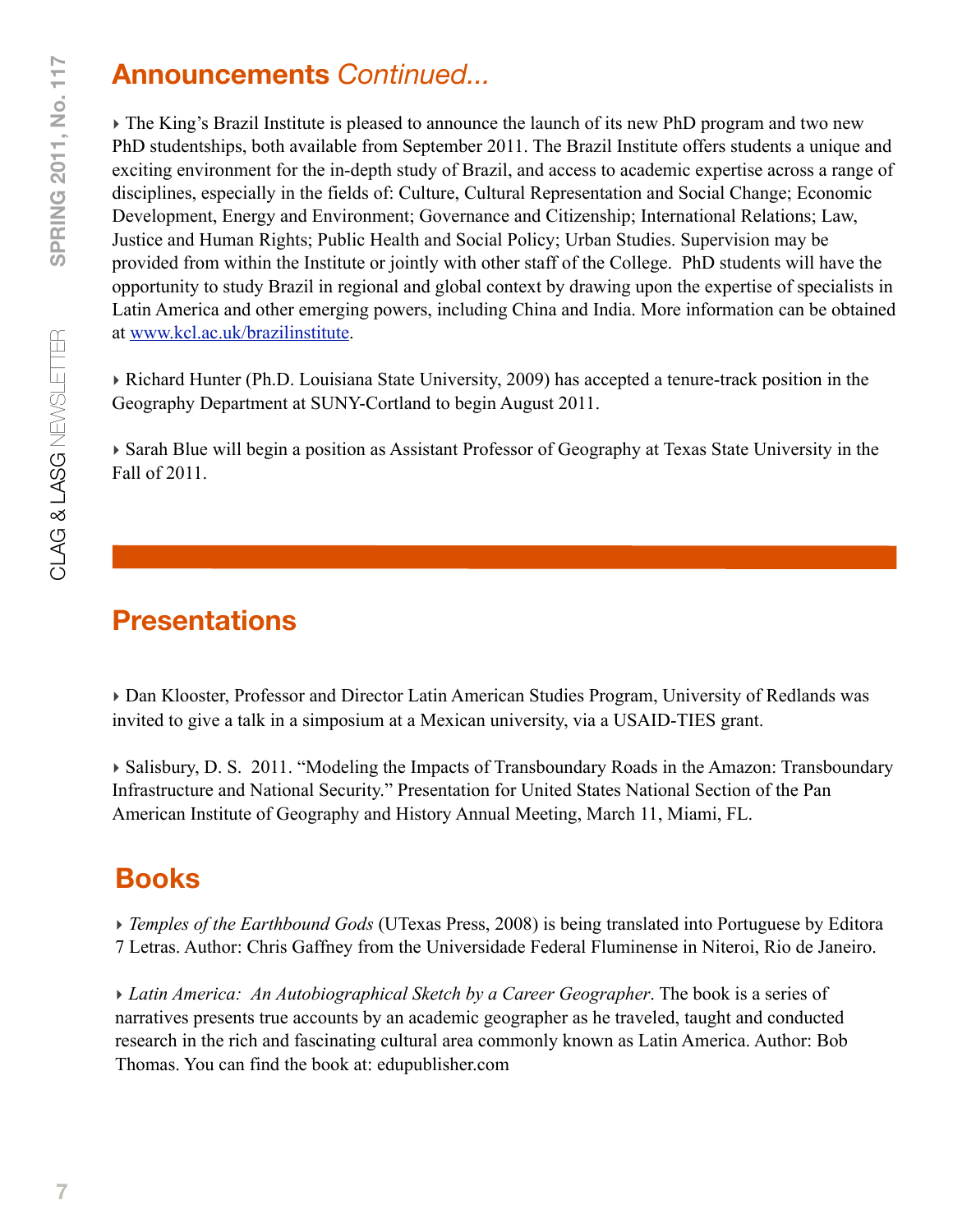# **CLAG: LASG Students Awards Winners**

‣ The Paper Committee composed of Sarah Blue, Joseph Scarpaci, Ellen Hansen and David Salisbury selected the following students as award winners:

Best Paper Award (PhD level) \$500: Peter D. Richards, Michigan State University, "Fuel to the Fire: On how currency fluctuations generated the South American soy boom"

Field Study Award (PhD level) \$600: Gary R. Schnakenberg, Michigan State University, "Food, Tourism, and Globalization: Revitalizing Smallholder Agriculture in Jamaica?"

Field Study Award (MA/MS level) \$300: Laurel Bellante, University of Arizona, "Emerging Alternative Food Networks in Chiapas, Mexico"

### **Publications**

‣ Arima, E., Richards, P., Walker, R. and Caldas, M. Statistical confirmation of indirect land use change in the Brazilian Amazon. 2011. *Environment Research Letters*. 6 024010.

‣Blue, Sarah A. and Anita I. Drever. 2010. Subcontracting Work via Social Networks: Migrant Latino Labor and the Re-Building of New Orleans, *Population, Space & Place*, DOI: 10.1002/psp.627

‣Blue, Sarah A. 2010. Cuban Medical Internationalism: Domestic and International Impacts, *Journal of Latin American Geography*, 9(1): 35-57.

‣Brannstrom,Chris published a revised and translated paper on hookworm eradication in 1920s Brazil in a history journal based at the Universidade Estadual de Ponta Grossa, in Parana' state ["A Fundação Rockefeller e a campanha de erradicação do ancilóstomo em São Paulo (1917-1926)," *Revista de História Regional* 15(2): 10-48]

‣Brannstrom, C. "Forests for cotton: Institutions and organizations in Brazil's mid-twentieth-century cotton boom," *Journal of Historical Geography* 36(2): 169-82.

‣Coomes, O.T., Y. Takasaki and J. Rhemtulla. 2011. "Land-use poverty traps identified in shifting cultivation systems shape long-term tropical forest cover" *Proceedings of the National Academy of Sciences* of the United States of America (in press).

‣Durán, E., Bray, D.B., Velázquez, A., y Larrazábal, A. 2011. Multi-Scale Forest Governance, Deforestation, and Violence in Two Regions of Guerrero, Mexico. *World Development*. 39 (4) 611 - 619.

‣Fadiman, M. Cultural Connect with Local Megafauna: Maori and the Kauri. *The Florida Geographer* 41:4-21.